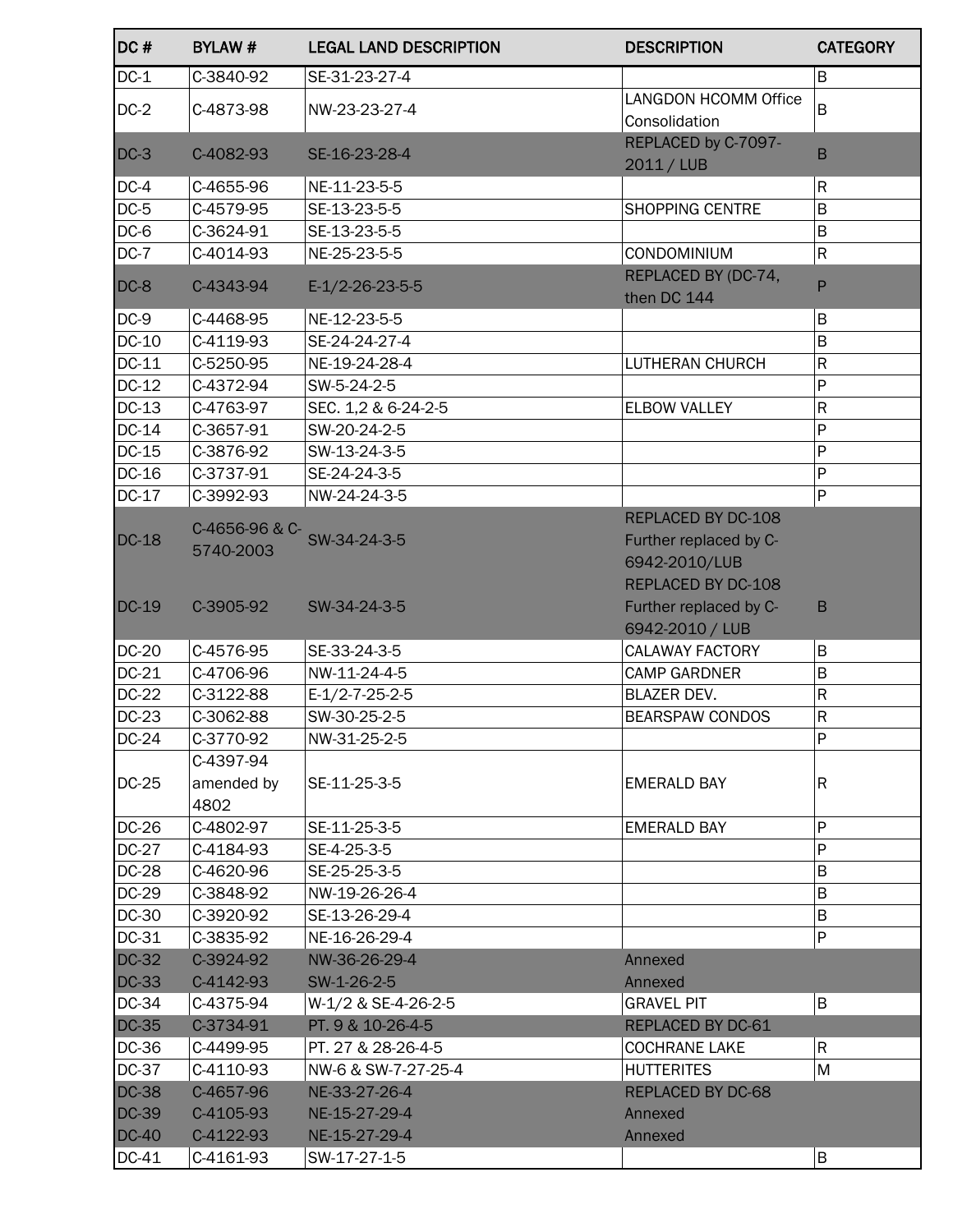| DC#          | <b>BYLAW#</b> | <b>LEGAL LAND DESCRIPTION</b>                                                            | <b>DESCRIPTION</b>                                                                                | <b>CATEGORY</b> |
|--------------|---------------|------------------------------------------------------------------------------------------|---------------------------------------------------------------------------------------------------|-----------------|
| <b>DC-42</b> | C-4312-94     | SE-25-27-1-5                                                                             | REPLACED BY DC-62, then<br><b>DC107</b>                                                           |                 |
| DC-43        | C-3576-90     | NW-30-27-1-5                                                                             |                                                                                                   | ${\sf R}$       |
| <b>DC-44</b> | C-3517-90     | W-33-27-5-5                                                                              | REPLACED BY DC-152                                                                                | B               |
| <b>DC-45</b> | C-3656-91     | SW-13-28-27-4                                                                            | REPLACED BY DC-139                                                                                | M               |
| DC-46        | C-3563-90     | NW-13-28-28-4                                                                            |                                                                                                   | M               |
| <b>DC-47</b> | C-4206-94     | NE-26-28-2-5                                                                             |                                                                                                   | B               |
| <b>DC-48</b> | C-4793-97     | NE-2-23-5-5                                                                              |                                                                                                   | ${\sf R}$       |
| <b>DC-49</b> | C-4797-97     | NE-33-27-26-4                                                                            | REPLACED BY DC-68                                                                                 | M               |
| DC-50        | C-4813-97     | SW-24-28-2-5                                                                             |                                                                                                   | M               |
| <b>DC-50</b> | C-5186-2000   | SW-24-28-2-W5M                                                                           | Amendment to DC-50                                                                                |                 |
| DC-51        | C-4861-98     | NE-1-24-3-5 & SE-12-24-3-5                                                               | <b>STONEPINES</b>                                                                                 | $\mathsf R$     |
| DC-52        | C-4876-98     | PT. W-34-27-26-4                                                                         | <b>WHEATLAND GRAVEL</b>                                                                           | B               |
| <b>DC-53</b> | C-4888-98     | PT. NW-19-23-28-4                                                                        | Annexed                                                                                           |                 |
| $DC-54$      | C-4893-98     | PT. SW-17-23-28-4                                                                        | Annexed                                                                                           |                 |
| <b>DC-55</b> | C-4848-97     | PT. NW-31-23-28-4                                                                        | Replaced; 58, B-2 and AH B                                                                        |                 |
| <b>DC-56</b> | C-4915-98     | PT. 17/18/19/20-23-28-4                                                                  | Annexed                                                                                           | B               |
| DC-57        | C-4871-98     | PT. S-1/2-25-23-5-5                                                                      | <b>WINTERGREEN</b>                                                                                | $\mathsf R$     |
| <b>DC-58</b> | C-4977-98     | NW-31-23-28-W4M                                                                          | <b>KLEYSON - Office</b><br>Consolidation                                                          | B               |
| DC-59        | C-5054-99     | SW-12-34-3-W5M                                                                           | <b>GLENCOE</b>                                                                                    | P               |
| <b>DC-60</b> | C-5025-99     | SW-2-27-4-W5M                                                                            | Replaced by DC-96                                                                                 | B               |
| DC-61        | C-5029-99     | PT. 9 & 10-26-4-5                                                                        | Annexed                                                                                           | B               |
| <b>DC-62</b> | 6211-2006     | SE-25-27-1-W5M                                                                           | REPLACES DC-42 & DC 62<br>- Bylaw C-5312-94 and<br>Bylaw C-5038-99. Further<br>replaced by DC 107 |                 |
| DC-63        | C-5095-99     | PTN-7-25-5-W5M                                                                           | LIVINGSTONE CREEK                                                                                 | lB.             |
| DC-64        | C-5086-99     | NE-22-23-27-W4M                                                                          | LANGDON COMMERCIAL                                                                                | B               |
| <b>DC-65</b> | C-5115-99     | NE-9-26-1-W5M                                                                            | Annexed                                                                                           | $\mathsf B$     |
| DC-66        | C-5129-99     | SE-15-23-5-W5M                                                                           | <b>MOUNTAIN VIEW WATER</b>                                                                        | ${\sf P}$       |
| DC-67        | C-5134-99     | NW-10-23-5-W5M                                                                           | <b>LOOKOUT ENTERPRISES</b>                                                                        | $\mathsf R$     |
| DC-68        | C-5156-2000   | NE-33-27-26-W4M                                                                          | REPLACES (DC-38 & DC-<br>49)                                                                      | B               |
| DC-69        | C-5007-99     | SW-30-23-28-W4M                                                                          | Replaced by 63090-2006<br>/LUB                                                                    | B               |
| <b>DC-70</b> | C-5304-2000   | N1/2 7-22-28-W4M                                                                         | Annexed                                                                                           | B               |
| DC-71        | C-5219-2000   | NW-4-28-26-W4M                                                                           | NRI / RF / F                                                                                      | B               |
| DC-72        | C-5317-2001   | PTN SE-13-26-1-W4M                                                                       | <b>BALZAC COMMERCIAL</b><br><b>Office Consolidation</b>                                           | B               |
| <b>DC-73</b> | C-5402-2001   | SW-30-25-02-W5M Block B Plan 1845 HG                                                     | <b>BIGSTONE</b><br>CORPORATION/C2W                                                                | B               |
| <b>DC-74</b> | C-5430-2001   | NW-26-23-5-W5M & Blk 1 Plan 9112432 &<br>Blk 2 Plan 9711344 within E 1/2 26-23-5-<br>W5M | NO KA OI RANCH<br><b>FOUNDATION</b><br>Replaced by DC-144                                         | B               |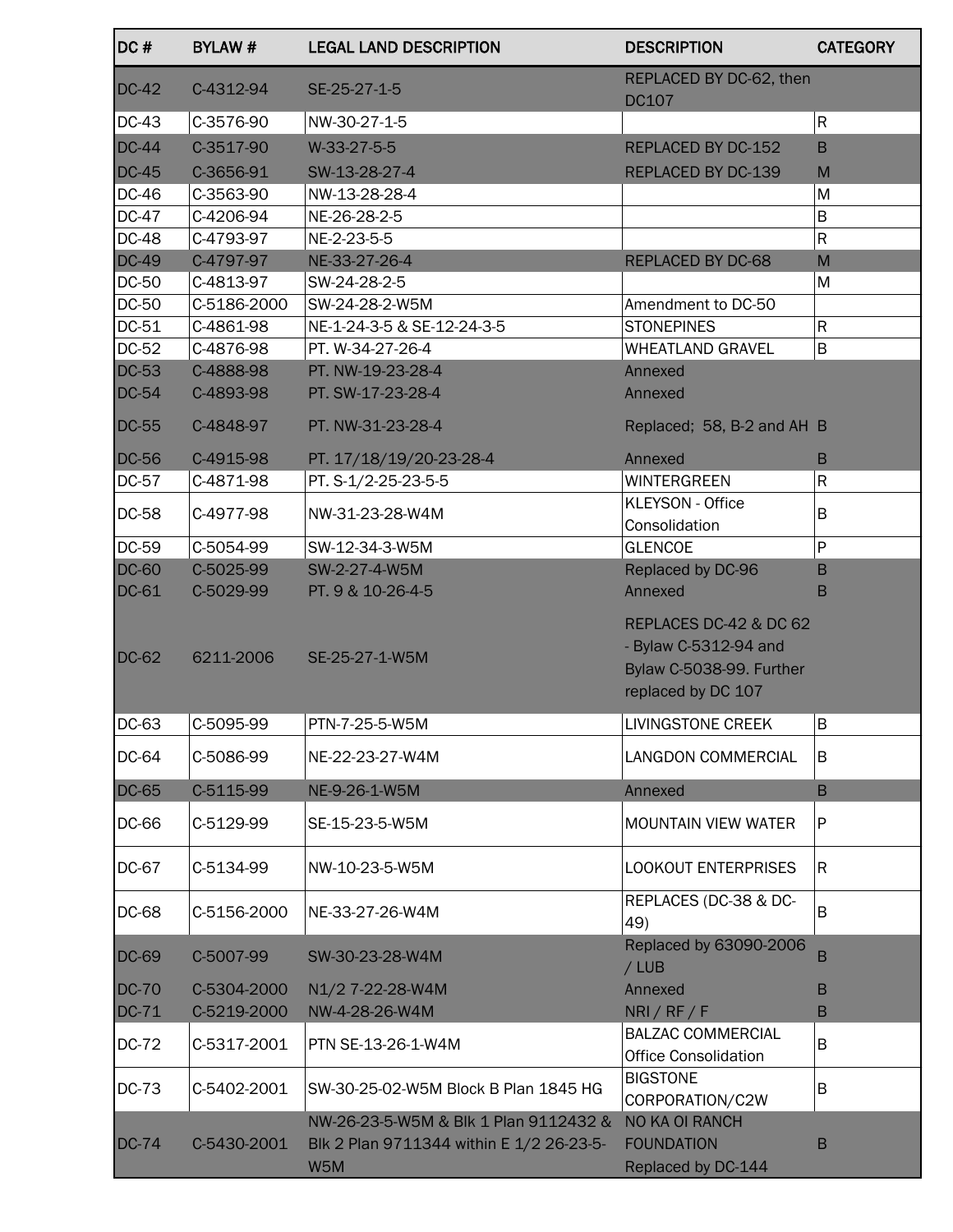| DC#              | <b>BYLAW#</b>              | <b>LEGAL LAND DESCRIPTION</b>                                                                                                                                        | <b>DESCRIPTION</b>                                                                       | <b>CATEGORY</b> |
|------------------|----------------------------|----------------------------------------------------------------------------------------------------------------------------------------------------------------------|------------------------------------------------------------------------------------------|-----------------|
| <b>DC-75</b>     | C-5457-2001                | Lot 1 Plan 9512519 & ptn of the NE-22-23-<br>27-W4M                                                                                                                  | <b>LANGDON WEST</b>                                                                      | $\mathsf{R}$    |
| <b>DC-76</b>     | C-5479-2001                | S 1/2 31-23-28-W4M                                                                                                                                                   | <b>PATTON</b>                                                                            | B               |
| <b>DC-77</b>     | C-5525-2002                | ptn of the SE-22-23-27-W4M                                                                                                                                           | <b>SAMPLE DOME</b><br>(LANGDON)                                                          | B               |
| <b>DC-78</b>     | C-5599-2002                | ptn of the SW-5-24-28-W4M                                                                                                                                            | <b>AES</b>                                                                               | B               |
| <b>DC-79</b>     | C-5426-2001                | ptn of the NE-19-24-28-W4M                                                                                                                                           | Prince of Peace Assisted<br>Living Facility                                              | $\mathsf{R}$    |
| <b>DC-80</b>     | C-5613-2002                | Section 13-26-01-W5M                                                                                                                                                 | Brown/Melcor                                                                             | R               |
| DC-81            | C-5610-2002                | SW 1/4-5-24-2-W5M                                                                                                                                                    | SunValley                                                                                | $\mathsf R$     |
| DC-82            | C-5290-2000                | NW-30-23-02-W4M                                                                                                                                                      | WALKER NEWBY                                                                             | $\sf B$         |
| <b>DC-83</b>     | C-5709-2003                | NW-11-26-29-W4M                                                                                                                                                      | <b>Westland Potting Soil-</b><br>Facility<br>Replaced by DC-99                           | $\mathsf B$     |
| DC-84            | C-5711-2003                | SE-30-24-02-W5M                                                                                                                                                      | <b>Badke Global</b>                                                                      | ${\sf P}$       |
| DC-85            | C-5783-2003                | Portion of N1/2 14-23-27-W4M                                                                                                                                         | Langdon Ranch                                                                            | $\mathsf R$     |
| <b>DC-86</b>     | C-5831-2003                | A portion SW-34-24-3-W5M                                                                                                                                             | Brown/Longeway<br>(Grimshaw) Office<br>Consolidation<br>Replaced by C-6942-2010<br>/ LUB | B               |
| <b>DC-87</b>     | C-5787-2003                | A portion of Lot 7 Plan 9611505 within the<br>SW 34-24-3-W5M                                                                                                         | C2W/Buzz Wilson<br>Replaced by C-<br>694202919 / LUB                                     | B               |
| <b>DC-88</b>     | C-5842-2003                | a portion of the N 1/2-9-26-29-W4M                                                                                                                                   | Genesis<br>Replaced by DC 109                                                            |                 |
| DC-89            | C-5818-2003                | portion of NW 35-22-28-W4M                                                                                                                                           | IBI/Wearmouth                                                                            | B               |
| <b>DC-90</b>     | C-5813-2003                | Lot 4, Block, 1, Plan 7910498 within SE-13-<br>28-26-W4                                                                                                              | Pang/Cargill                                                                             | B               |
| DC-91            | C-5899-2004                | Lot 3, Block B, Plan 8146 JK within SW 28-<br>24-28 W4M                                                                                                              | Voit                                                                                     | $\sf B$         |
| <b>DC-92</b>     | C-5879-2004                | a portion of NW 02-24-03-W5M, Block 32,<br>Plan 791 0905; Lot 1, Block 32, Plan 971<br>1745 and Lot 2MR, Block 32, Plan 001<br>0492, all within the N 1/2 2-24-3-W5M | <b>Elbow Valley West</b>                                                                 | R               |
| <b>DC-93</b>     | C-5833-2003                |                                                                                                                                                                      | Annexed                                                                                  | $\mathsf{P}$    |
| DC-94            | C-5981-2004                | A portion of the SW 1/4 1-26-29 W4M                                                                                                                                  | Rancher's Beef                                                                           | B               |
| DC-95            | C-5904-2004                | <b>Block 2 Plan 9812133</b>                                                                                                                                          | Atkins/Richards                                                                          | R               |
| DC-96            | C-5911-2004                | A portion of the SW 1/4 2-27-4-W5M                                                                                                                                   | Veraart Holdings                                                                         | B               |
| DC-97            | C-6136-2005                | Portions of the NE 23-23-27 W4M                                                                                                                                      | Langdon East<br>2003-RV-109-<br>03223004                                                 | <b>DUAL USE</b> |
| <b>DC-98</b>     | C-6021-2005                | Block D Plan 7410441 within NW 4-26-29-<br>W4M                                                                                                                       | Mauro -- 06404003<br>Replaced by DC 131                                                  | B               |
| DC-99            | C-6031-2005                | Sections 3 & 10 and the west 1/2 of                                                                                                                                  | <b>BEASP South Transition</b>                                                            | B               |
|                  |                            | sections 2 & 11within 26-29-W4M                                                                                                                                      | Lands                                                                                    |                 |
| DC-100<br>DC-101 | C-5962-2004<br>C-6043-2005 | SW 35-26-2-W5M<br>Lot 2 Block 3 031 1823                                                                                                                             | Poffenroth-- 06635004<br><b>Bucars RV</b><br>Replaced by C-6476-                         | B<br>B          |
|                  |                            |                                                                                                                                                                      | 2007)                                                                                    |                 |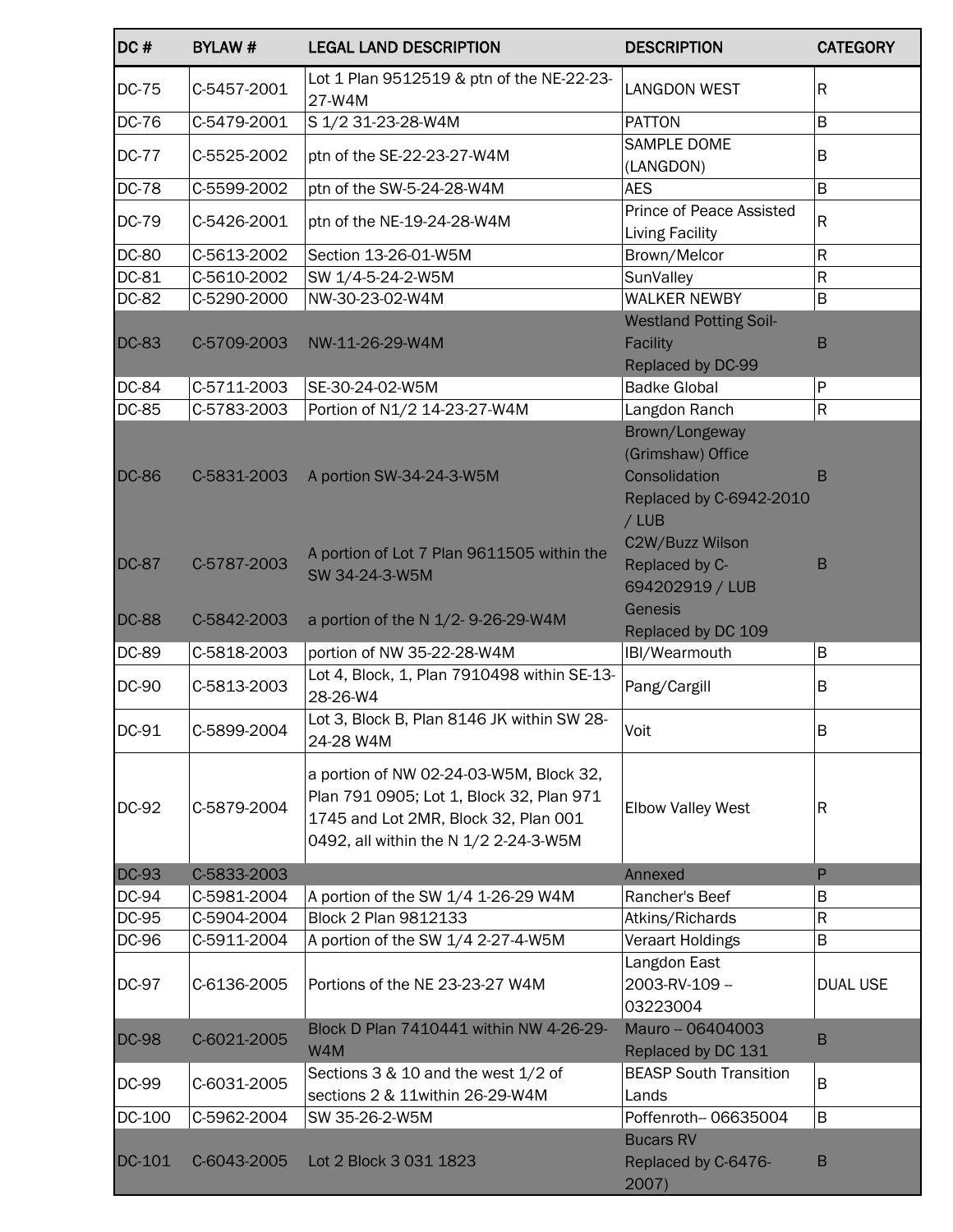| DC#              | <b>BYLAW#</b>              | <b>LEGAL LAND DESCRIPTION</b>                           | <b>DESCRIPTION</b>                                                                                                      | <b>CATEGORY</b> |
|------------------|----------------------------|---------------------------------------------------------|-------------------------------------------------------------------------------------------------------------------------|-----------------|
| DC-102           | C-6040-2005                | A portion of SW 16-26-29-W4M                            | <b>Balzac Business Park</b><br>Replaced by DC 125                                                                       | B               |
| DC-103           | C-6084-2005                | Block 2 Plan 751 0024 within NE 30-24-2-<br>W5M         | Annexed                                                                                                                 | $\mathsf{R}$    |
| DC-104<br>DC-105 | C-6087-2005<br>C-6088-2005 | NE 31-25-28-W4M<br>SW-34-24-3-W5M                       | Collins / Olson<br>2004-RV-349<br>Replaced by DC-135<br>Brown/Longeway<br>(Grimshaw)<br>Replaced by C-6942-2010<br>/LUB | B<br>В          |
| <b>DC-106</b>    | C-6104-2005                | S1/2 Sec 9-26-29-W4M                                    | United Horsemen/Church<br>06409001/002-2005-RV-p<br>004<br>Replaced by DC 109                                           |                 |
| DC-107           | C-6211-2006                | SE-25-27-1-W5M                                          | Giles/Airdrie Trailer Sales                                                                                             | B               |
| <b>DC-108</b>    | C-6149-2005                | SW 34-24-3-W5M                                          | Replaced by C 6942-2010<br>/ LUB                                                                                        | B               |
| DC-109           | C-6234-2006                | SW-10-26-29-W4M                                         | <b>IC UHA</b>                                                                                                           | B               |
| DC-110           | C-6242-2006                | NE 1/4 10-24-4-W5M                                      | <b>Highway Maintenance</b><br>Facility<br>04810004/007/010                                                              | B               |
| DC-111           | C-6269-2006                | N 1/2 LSD 5 within SW 1-24-3-W5M                        | Peterson 04701005<br>2006-RV-278                                                                                        | $\mathsf{R}$    |
| DC-112           | C-6247-2006                | a portion of the NE-21-23-28-W4M                        | 3321006 2005-RV-487                                                                                                     | $\sf B$         |
| DC-113           | C-6370-2006                | W 1/2 32-23-28-W4M                                      | 03332002/003 - Patton<br>CS part 2<br>Replaced by DC 153                                                                | B               |
| DC-114           | C-6377-2006                | NW 24-23-27-W4M and a portion of the SW<br>24-23-27-W4M | <b>Leland Business Park</b><br>(2004-RV-175 -<br>03224003/006/015                                                       | B               |
| DC-115           | C-6164-2005                | a portion of SE-01-28-27-W4M                            | Development of a Gravel<br><b>Extraction facility</b>                                                                   | B               |
| DC-116           | C-6475-2007                | SE 1/4 22-24-4-W5M                                      | Springbank Creek                                                                                                        | ${\sf R}$       |
| DC-117           | C-6476-2007                | SE 1/4 13-26-1-W5M                                      | 2006-RV-708 6513001                                                                                                     | B               |
| DC-118           | C-6484-2007                | SE 1/4 13-26-1-W5M                                      | 2005-RV-279 6513025                                                                                                     | B               |
| DC-119           | C-6128-2005                | S 1/2 of Section 5-24-2-W5M                             | 04605001/018/020/02<br>1/022/023/02 2004-RV-R<br>026 Lot Creek                                                          |                 |
| DC-120           | C-6402-2006                | a portion of the NE 1/4 of Section 29-24-28-<br>W4M     |                                                                                                                         | R               |
| DC-121           | C-6507-2007                | SW 1/4 7-24-28-W4M                                      | Annexed                                                                                                                 |                 |
| DC-122           | C-6540-2007                | SW-10-24-27-W4M                                         | 04210011 2006-RV-678                                                                                                    | B               |
| DC-123           | C-6586-2007                | the N 1/2 Sec. 13, Twp. 26, Rge. 6, W5M                 | 10013010/002/001<br>2006-RV-183 Cottage<br>Club                                                                         | R               |
| DC-124           | C-6635-2008                | a portion of the SE-29-22-28-W4M                        | 2007-RV-480, roll no:<br>02329001                                                                                       | B               |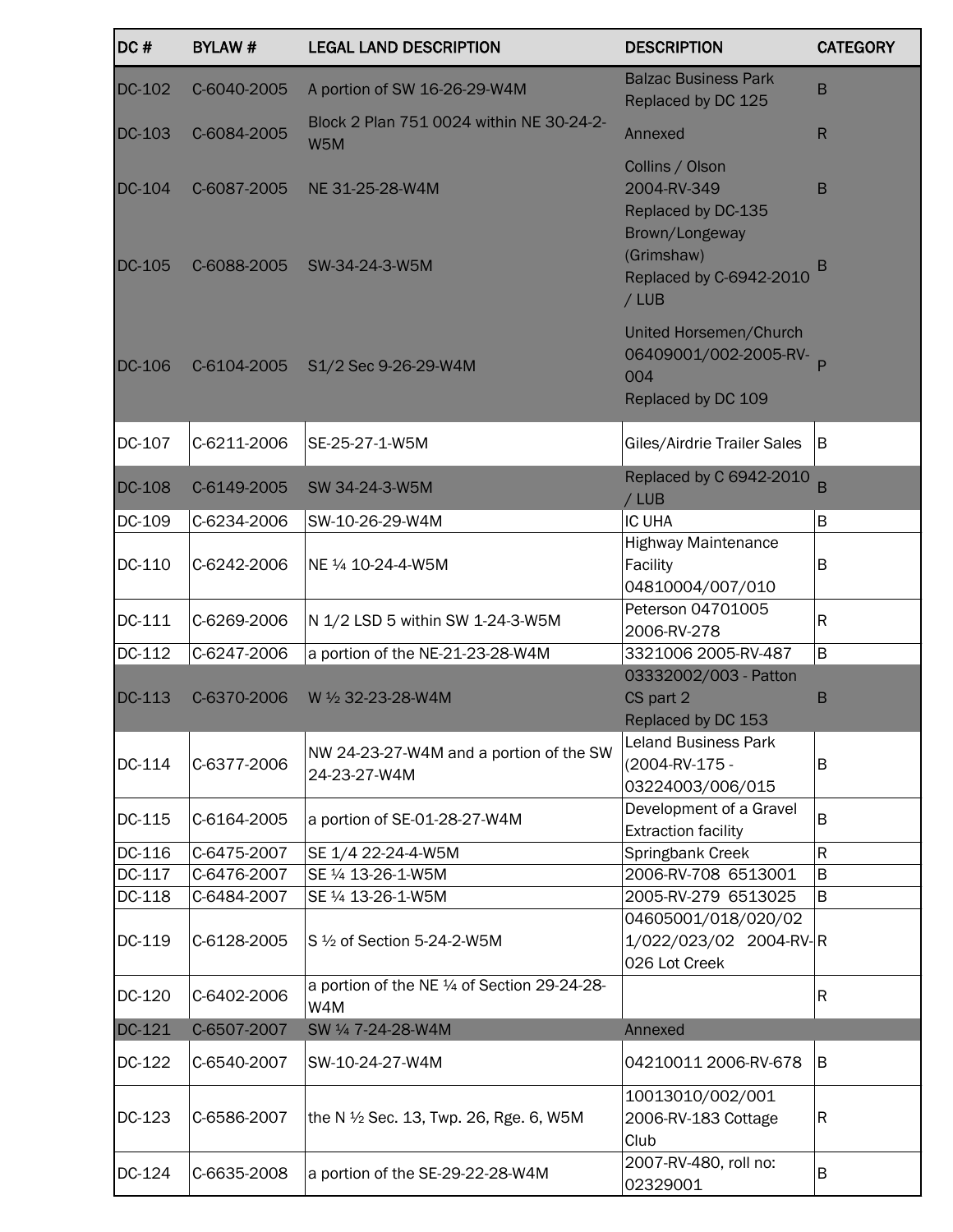| DC#    | <b>BYLAW#</b> | <b>LEGAL LAND DESCRIPTION</b>                                                                                                                                                                                                                                                                       | <b>DESCRIPTION</b>                                                         | <b>CATEGORY</b> |
|--------|---------------|-----------------------------------------------------------------------------------------------------------------------------------------------------------------------------------------------------------------------------------------------------------------------------------------------------|----------------------------------------------------------------------------|-----------------|
| DC-125 | C-6610-2007   | a portion of S 1/2 16-26-29-W4M                                                                                                                                                                                                                                                                     | 06416007/005/002/00<br>8/009/010/011-2006-RV-B<br>404 Balzac Business Park |                 |
| DC-126 | C-6632-2008   | a portion of NW 13-28-1-W5M                                                                                                                                                                                                                                                                         | File: 08513003-2007-RV-<br>511, Enmax Power Plant                          | B               |
| DC-127 | C-6675-2008   | NE 30-23-28-W4M                                                                                                                                                                                                                                                                                     | File: 03330002 2007-RV-<br>330                                             | B               |
| DC-128 | C-6692-2008   | NE 1/4 16-26-29-W4M                                                                                                                                                                                                                                                                                 | File:06416013 2006-RV-<br>649                                              | B               |
| DC-129 | C-6688-2008   | NW Section 5-25-03-W5M; Section 7-25-03-<br>W5M; SW Section, NW Section and NE<br>Section 8-25-03-W5M; NW Section 9-25-03-<br>W5M, a portion of SW Section 9-25-03-<br>W5M; a portion of each SW Section, SE<br>Section and NW Section of 18-25-03-W5M;<br>and a portion of SW Section 17-25-03-W5M | File: 2008-RV-188                                                          | R               |
| DC-130 | C-6690-2008   | SW 1/4 16-23-28-W4M                                                                                                                                                                                                                                                                                 | 03316002 File: $2007 - RV$ <sup>1</sup> B<br>192                           |                 |
| DC-131 | C-6721-2008   | S1/2 & NE 4-26-29-W4M                                                                                                                                                                                                                                                                               | File: 06404001/004/011-<br>2006-RV-566                                     | B               |
| DC-132 | C-6732-2009   | SW 1-29-1-W5M                                                                                                                                                                                                                                                                                       | File: $09501002$ , 2007-RV- $B$<br>494                                     |                 |
| DC-133 | C-6767-2009   | SE 1/4 6-24-28-W4M                                                                                                                                                                                                                                                                                  | 04306001 2008-RV-003                                                       | ΙB.             |
| DC-134 | C-6784-2009   | Lot1, Block 2, Plan 9210838 within N 15-27<br>29-W4M                                                                                                                                                                                                                                                | 07415006 2007-RV-506                                                       | ΙB              |
| DC-135 | C-6750-2009   | portion of NE 31-25-28-W4M                                                                                                                                                                                                                                                                          | 05331004 2008-RV-149                                                       |                 |
| DC-136 | C-6797-2009   | NW 29-23-28-W4M                                                                                                                                                                                                                                                                                     | 03329005 2007-RV-389                                                       | IB.             |
| DC-137 | C-6805-2009   | Lot: 13, 14 & 16 Plan: 9612362, SW-34-24- 04734019 2009-RV-085<br>03-W5M                                                                                                                                                                                                                            | Replaced by C-6942-2010 B<br>$/$ LUB                                       |                 |
| DC-138 | C-6820-2009   | SE 23-23-27-W4M                                                                                                                                                                                                                                                                                     | 03223001 2005-RV-105                                                       | IR.             |
| DC-139 | C-6821-2009   | SW-13 & SE 14-28-27-W4M                                                                                                                                                                                                                                                                             | 08214001/13002 2008-<br>RV-335 Beiseker Hutterite   B<br>Colony            |                 |
| DC-140 | C-6859-2009   | SW 15-26-27-W4M, Lots 1, 2 and 3, Plan<br>5323GT, Lot 5 Plan 941 0774, and Lot 1,<br>Block 1, Plan 081 1316                                                                                                                                                                                         | 06215002/005/007/00<br>8/009/010/011 2009-RV-R<br>054                      |                 |
| DC-141 | C-6854-2009   | A portion of the S 1/2 18-25-2-W5M                                                                                                                                                                                                                                                                  | 05618003-004 2007-RV-<br>524                                               | R               |
| DC-142 | C-6858-2009   | SE-19-24-27-W4M                                                                                                                                                                                                                                                                                     | 04219001 2009-RV-147                                                       | ∣P.             |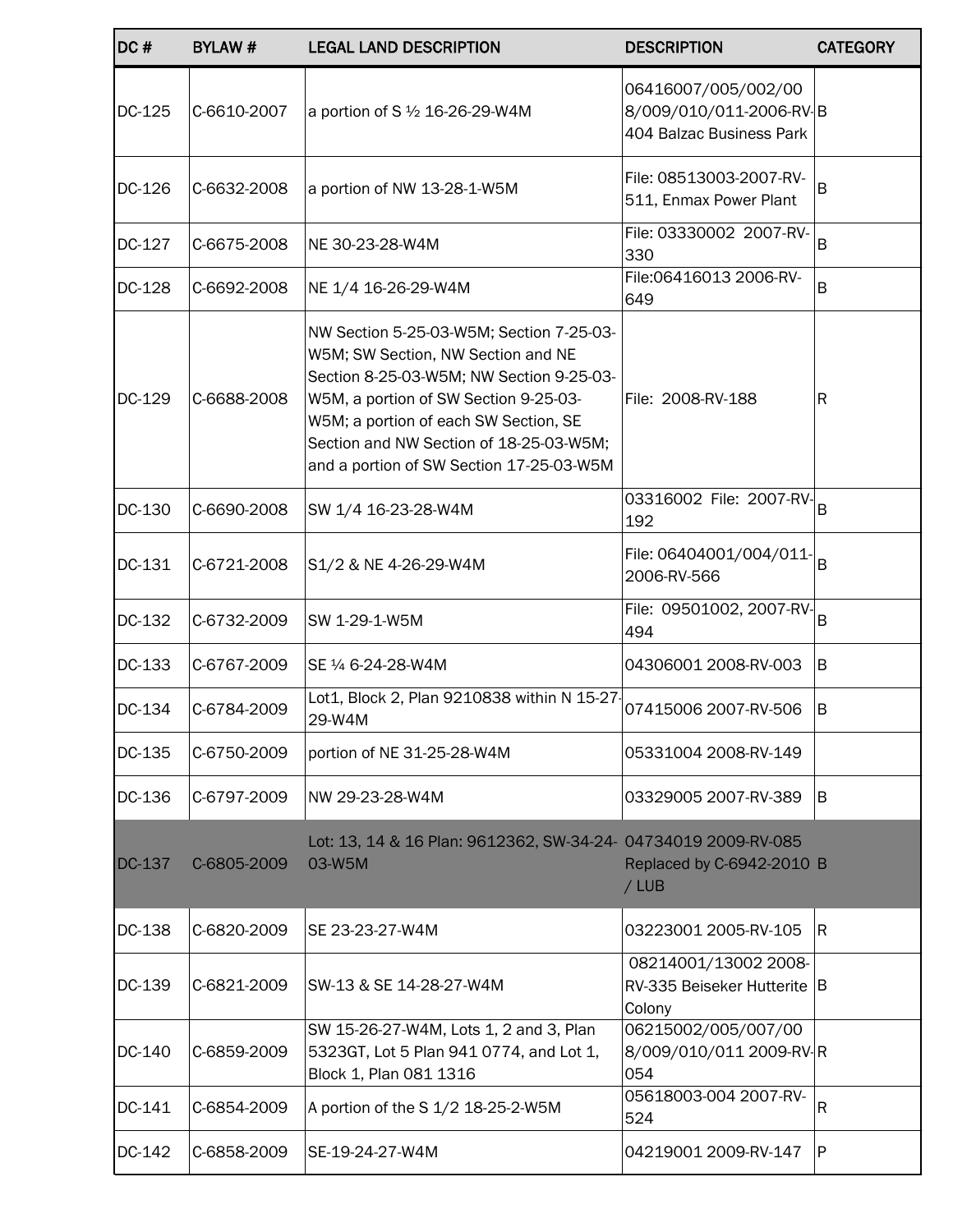| DC#    | <b>BYLAW#</b> | <b>LEGAL LAND DESCRIPTION</b>                                                                                                                                                | <b>DESCRIPTION</b>                                               | <b>CATEGORY</b> |
|--------|---------------|------------------------------------------------------------------------------------------------------------------------------------------------------------------------------|------------------------------------------------------------------|-----------------|
| DC-143 | C-6905-2010   | SE-1-27-3-W5M                                                                                                                                                                | 07701003 2009-RV-136                                             | lR.             |
| DC-144 | C-6892-2010   | NW 26-23-05-W5M                                                                                                                                                              | 03926001/004/006                                                 |                 |
| DC-145 | C-7054-2011   | SE 13-23-5-W5M                                                                                                                                                               | 03913001                                                         | ${\sf R}$       |
| DC-146 | C-7043-2011   | NE 21-23-28-W4M                                                                                                                                                              | 03321004-2010-RV-204                                             | B               |
| DC-147 | C-7104-2011   | NW 4-24-27-W4M                                                                                                                                                               | 04204003 2011-RV-100                                             | R.              |
| DC-148 | C-7186-2012   | NW-34-24-3-W5M                                                                                                                                                               | 04734003-2012-RV-036                                             | $B-R$           |
| DC-149 | C-7209-2012   | SW-16-23-27-W4M                                                                                                                                                              | 03216002-2012-RV-113                                             | $R-F$           |
| DC-150 | C-7265-2013   | NE 13-26-1-W5M                                                                                                                                                               | 6513005 / 2011-RV-145                                            | B-RD            |
| DC-151 | C-7331-2013   | SW 23-23-27-W4M                                                                                                                                                              | 04209001 / 2011-RV-<br>088                                       |                 |
| DC-152 | C-7352-2014   | W 1/2 33-27-5-W5M                                                                                                                                                            | REPLACES DC-44<br>07933002/001 / 2013-<br><b>RV085</b>           |                 |
| DC-153 | C-7508-2015   | NW&SW-32-23-28-W04M                                                                                                                                                          | Amending C-48-41-97                                              |                 |
| DC-154 | C-7506-2015   | NW 15-24-03 W05M                                                                                                                                                             | Springbank Creek CommurR                                         |                 |
| DC-155 | C-7612-2016   | SW-12-24-05-W05M                                                                                                                                                             | <b>CL Western Town</b>                                           |                 |
| DC-156 | C-7692-2017   | A portion of SW 03-25-28-W04M                                                                                                                                                | <b>Conrich Station</b><br>Stormwater Irrigation area             | PS              |
| DC-157 | C-7586-2016   | NW-07-27-01-W05M                                                                                                                                                             | Airdrie EcoPark                                                  |                 |
| DC-158 | C-7720-2017   | S 1/2-34-26-04-W05M                                                                                                                                                          | <b>Cochrane North</b><br>Conceptual Scheme                       | $\mathsf R$     |
| DC-159 | C-7749-2018   | NW-21-23-28-W04M                                                                                                                                                             | PL20170070                                                       | B-IC, I-IA      |
| DC-160 | C-7823-2018   | Portions of Plan RY226 within W & NE-27-<br>27-26-W4M, S &<br>NE-28-27-26-W4M, NE-34-27-26-W4M, N &  Meadowlark Trail<br>SW-2-28-26-<br>W4M, SE-3-28-26-W4M, SE-11-28-26-W4M |                                                                  | В               |
| DC-161 | C-7818-2018   | W-29-23-28-W04M                                                                                                                                                              | Heatherglen Conceptual<br>Scheme                                 | B               |
| DC-162 | C-7838-2018   | SE-20-27-28-W4M                                                                                                                                                              | <b>Thorlakson Compost</b><br>Facility/Manure Storage<br>Facility | B               |
| DC-163 | C-7909-2019   | Lot 8, Plan 7710490 within NW-27-24-03-<br>W5M                                                                                                                               | Pradera Springs<br><b>Conceptual Scheme</b>                      | R               |
| DC-164 | C-7994-2020   | SW/W-16-18-25-W4M                                                                                                                                                            | <b>Beiseker Airport</b>                                          | B               |
| DC-165 | C-7995-2020   | W1/2 / NE-4-25-3-W5M; SE-8-25-3-W5M,<br>SW-9-25-3-W5M                                                                                                                        | Springbank Airport                                               | B               |
| DC-166 | C-7996-2020   | SE/NE/SW/NW-11-23-28-W04M, SW/SE-<br>14-23-28-W04M.                                                                                                                          | Solar Farm                                                       | B               |
| DC-167 | C-7997-2020   | NE-27-22-28-W4M                                                                                                                                                              | Indus Winters Aire Park                                          | B               |
| DC-168 | C-7864-2019   | NE-17-24-03-W05M & SE 17-24-03-W05M                                                                                                                                          | River Edge Conceptual<br>Scheme                                  | R               |